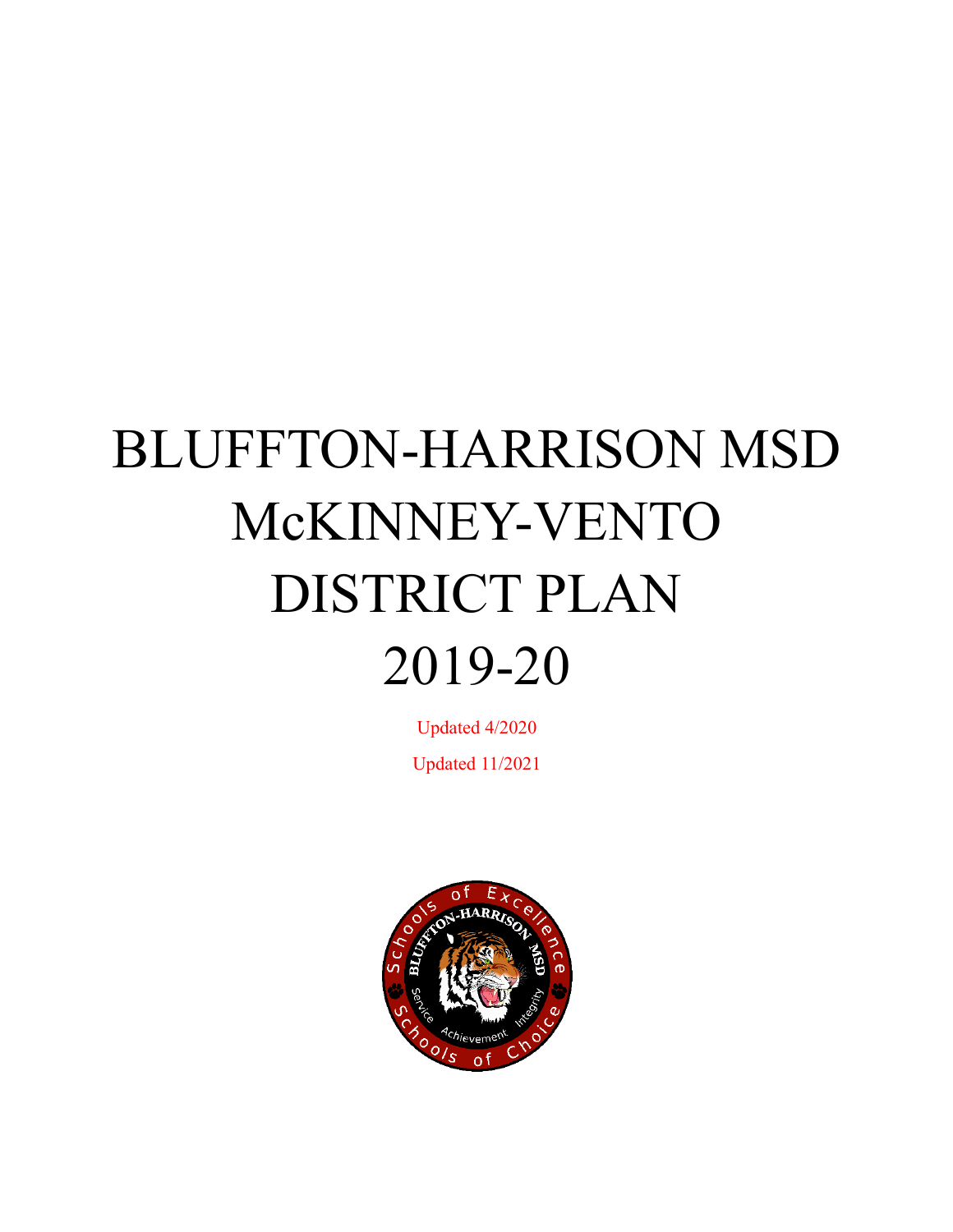# **Table of Contents**

| Section 1:                                                  | <b>Overview/General Information</b>                                                      | $3 - 4$   |
|-------------------------------------------------------------|------------------------------------------------------------------------------------------|-----------|
| McKinney-Vento Homeless Assistance Act                      |                                                                                          |           |
|                                                             | <b>Definition of Homelessness</b>                                                        |           |
|                                                             | Residency and Educational Rights                                                         |           |
|                                                             | Procedures for the Dissemination of Educational Rights                                   |           |
|                                                             |                                                                                          |           |
| <b>Section 2:</b>                                           | <b>Identification and Eligibility</b>                                                    | 4         |
|                                                             | <b>Title I Services and Funding</b>                                                      |           |
|                                                             | <b>School Selection</b>                                                                  |           |
|                                                             | Procedures to Identify and Verify Eligibility of McKinney-Vento Students *Updated 4/2020 |           |
| Section 3:                                                  | <b>Services and Standards</b>                                                            | 5         |
|                                                             | Transportation                                                                           |           |
|                                                             | <b>Food Services</b>                                                                     |           |
|                                                             | <b>Textbooks and Technology</b>                                                          |           |
|                                                             | Academic                                                                                 |           |
|                                                             |                                                                                          |           |
| <b>Section 4:</b>                                           | <b>Enrollment</b>                                                                        | 6         |
|                                                             | <b>Enrollment Procedures</b>                                                             |           |
|                                                             | Immediate Enrollment of Students<br>$\circ$                                              |           |
|                                                             | <b>Enrollment of Unaccompanied Youth</b><br>O                                            |           |
|                                                             | Appeal and Dispute Processes                                                             |           |
| <b>Section 5:</b>                                           | <b>Professional Development</b>                                                          | $7 - 8$   |
|                                                             | McKinney-Vento Professional Development Opportunities                                    |           |
|                                                             | District Website                                                                         |           |
|                                                             |                                                                                          |           |
| <b>Section 6:</b>                                           | <b>Educational Staffing and Support</b>                                                  | $8 - 9$   |
|                                                             | District Liaison's Roles and Responsibilities                                            |           |
|                                                             | Building Level Liaison's Role and Responsibilities                                       |           |
| Appendix A: McKinney-Vento Residency Questionnaire and Form |                                                                                          | $10 - 11$ |

Appendix B: Notice of Right to Appeal 12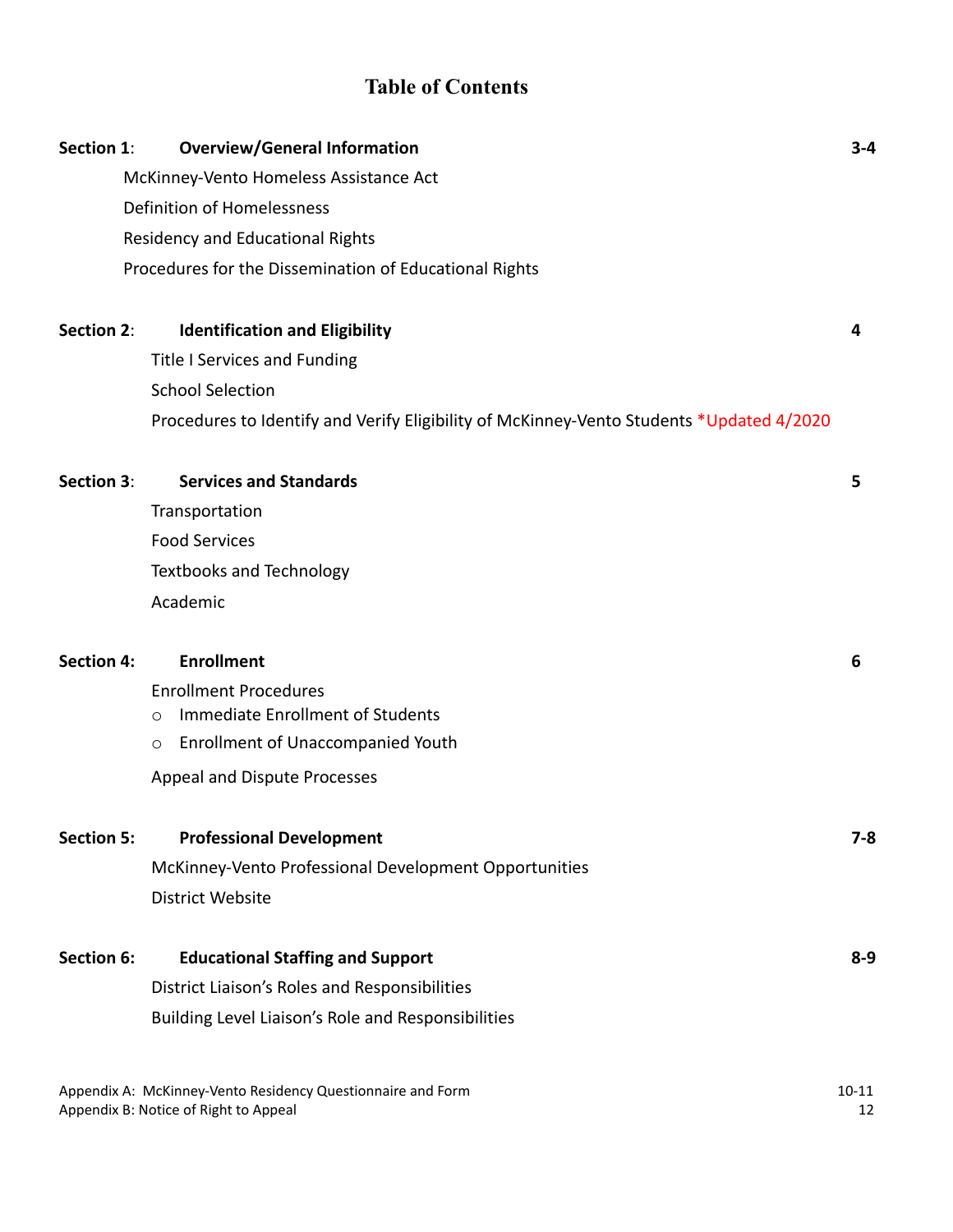## **SECTION 1: OVERVIEW/GENERAL INFORMATION:**

#### **McKinney-Vento Homeless Assistance Act:**

The Education for Homeless Children and Youth (EHCY) program is authorized under Title VII-B of the McKinney-Vento Homeless Assistance Act (42 U.S.C. 11431 et seq.) (McKinney-Vento Act). The McKinney-Vento Act was originally authorized in 1987 and most recently re-authorized in December 10th, 2016 by the Every Student Succeeds Act (ESSA).The McKinney-Vento Act is designed to address the challenges that homeless children and youths have faced in enrolling, attending, and succeeding in school.

Under the McKinney-Vento Act, State educational agencies (SEAs) must ensure that each homeless child and youth has equal access to the same free, appropriate public education, including a public preschool education, as other children and youths. Homeless children and youths must have access to the educational and related services that they need to enable them to meet the same challenging State academic standards to which all students are held. In addition, homeless students may not be separated from the mainstream school environment. SEAs and local educational agencies (LEAs) are required to review and undertake steps to revise laws, regulations, practices, or policies that may act as barriers to the identification, enrollment, attendance, or success in school of homeless children and youths.

## **Definition of Homeless (McKinney-Vento Act Sec. 725(2); 42 U.S.C 11435(2)):**

Children who lack a fixed, regular, and adequate night time residence:

- $\checkmark$  "Double up" Sharing the housing of others due to the loss of housing, economic hardship, or similar reasons.
- $\checkmark$  Living in motels, hotels, trailer parks, camping grounds, due to lack of adequate alternative accommodations.
- $\boldsymbol{\nu}$  Living in emergency or transitional shelters.
- $\checkmark$  Living in a public or private place not designed for humans to live.
- $\boldsymbol{\nu}$  Migratory children living in above circumstances
- $\checkmark$  Living in cars, parks, abandoned buildings, substandard housing, bus or train stations, or similar settings
- $\vee$  Unaccompanied Youth Children or youth who meets the definition of homeless and not in the physical custody of a parent or guardian

## **Residency and Educational Rights:**

Bluffton-Harrison MSD (BHMSD) students who are in temporary, inadequate and homeless living situations have the following rights:

- $\triangleright$  Immediate enrollment in the school they last attended or the school in whose attendance area they are currently staying even if they do not have all of the documents normally required at the time of enrollment;
- $\vee$  Access to free meals and textbooks, Title I and other educational programs and other comparable services including transportation;
- $\boldsymbol{\nu}$  Attendance in the same classes and activities that students in other living situations also participate in without fear of being separated or treated differently due to their housing situations.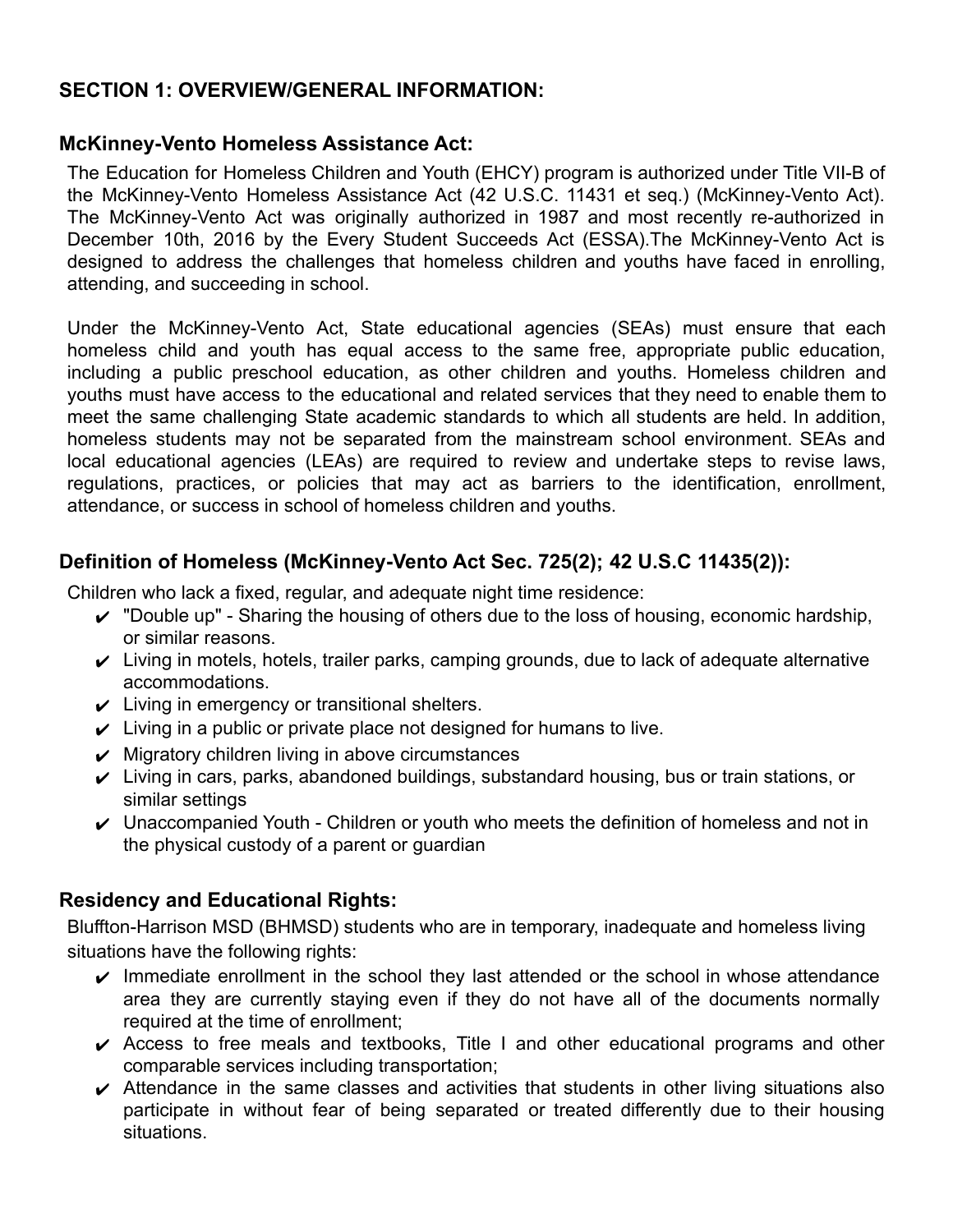## **Procedures for the Dissemination of Educational Rights:**

All schools within the BHMSD shall ensure that public notice of the educational rights of students and families in homeless situations is disseminated where children and youth receive services under the McKinney-Vento Act. Posters in both English and Spanish will be posted in all school buildings, local shelters, local hotels, the local post office building, city hall, local library, and local food banks.

## **SECTION 2: IDENTIFICATION AND ELIGIBILITY**

#### **Title 1 Services and Funding:**

Within the BHMSD, all children and youth who qualify for McKinney-Vento services are automatically eligible for Title I, Part A services, whether or not they attend a Title I, Part A school or meet the academic standards required of other students for eligibility (Title I of the Elementary and Secondary Education Act, Sec. 1115(b)(2)(E); 20 U.S.C. 6315(b)(2)(E)). This automatic eligibility acknowledges that the experience of homelessness puts children and youth at significant risk of academic failure, regardless of their previous academic standing. Additionally, all BHMSD children and youth who qualify for McKinney-Vento services who are doing well academically are entitled to receive additional non-instructional education related support services needed to succeed in school.

#### **School Selection:**

BHMSD will keep students in homeless situations in their school of origin defined as the school attended when permanently housed or the school in which they were last enrolled, unless it is against the parent or guardian's wishes or unless it is determined to be in the student's best educational interest. Students and youth who qualify for McKinney-Vento Services are eligible to remain in their school of origin for the entire duration in which they are homeless and until the end of any academic year in which they move into permanent housing. Students and youth who qualify for McKinney-Vento Services may also choose to enroll in any public school that students living in the same attendance area are eligible to attend.

#### **Procedures to Identify and Verify Eligibility of McKinney-Vento Students:**

Every current, returning, and new student in the BHMSD must complete online enrollment via the district's website at www.bhmsd.org/enroll. One of the forms to be completed online beginning in the 2021-2022 school year is the IDOE recommended Indiana Education for Homeless Children & Youth (INEHCY) form. The answers provided in this form will be utilized to determine if the student is facing a homeless situation. Follow-up contact to verify the information provided on the INEHCY form will be conducted within 5 days of the completion of online enrollment by either the district or a building level McKinney-Vento liaison.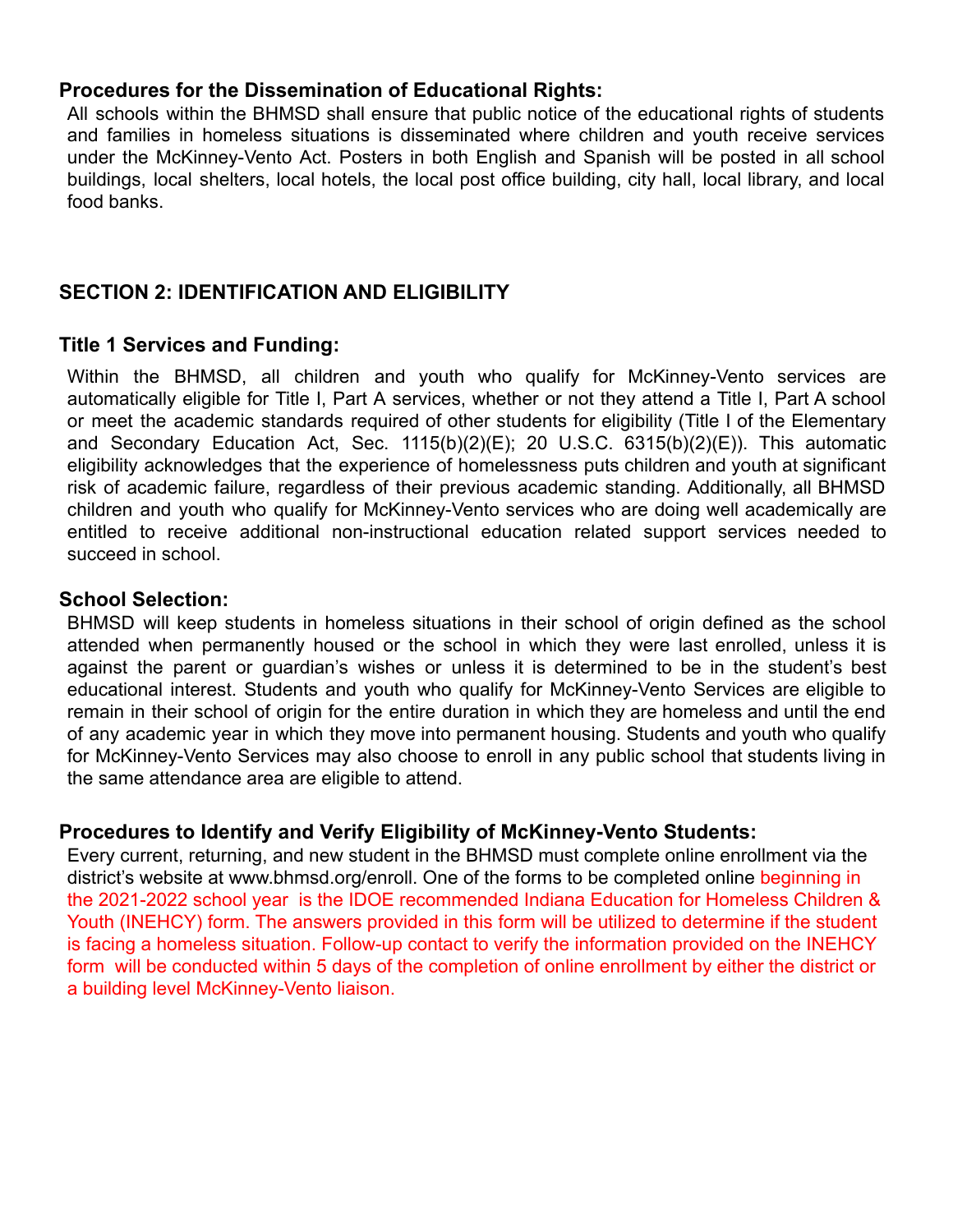## **SECTION 3: SERVICES AND STANDARDS**

#### **Transportation:**

Each BHMSD child or youth facing a McKinney-Vento situation shall be provided services comparable to services offered to other students in the school selected including transportation services.

BHMSD will provide students and youth who qualify for McKinney-Vento Services with transportation to and from their school of origin, at a parent or guardian's request. For unaccompanied youth, BHMSD will provide transportation to and from the school of origin at the request of the District McKinney-Vento Liaison. If the student's temporary residence and the school of origin are in the same district, BHMSD will provide and/or arrange transportation to and from school. If the student is living outside of BHMSD, BHMSD will assume the responsibility and cost of providing transportation to and from school.

Students and youth who qualify for McKinney-Vento Services are eligible to receive these transportation services for the entire duration in which they are homeless.

*\*\*\*"School of Origin" is defined as the school that the child or youth attended when permanently housed or the school in which the child or youth was last enrolled.\*\*\**

#### **Food Services:**

Each BHMSD child or youth facing a McKinney-Vento situation shall be provided services comparable to services offered to other students in the school selected including school nutrition programs. Students and youth who qualify for McKinney-Vento Services are eligible to receive free breakfast and lunch as offered by each school for the entire duration in which they are homeless.

#### **Textbooks and Technology:**

Each BHMSD child or youth facing a McKinney-Vento situation shall be provided services comparable to services offered to other students in the school selected including access to instructional materials, assessments, and technology. Students and youth who qualify for McKinney-Vento Services are eligible to receive free textbooks and technology fees as offered by each school for the entire duration in which they are homeless.

#### **Academic Services & Standards:**

Each BHMSD child or youth facing a McKinney-Vento situation shall be provided services comparable to services offered to other students in the school selected including educational services for which the child or youth meet the eligibility criteria (Title I services, pre- school, educational programs for children with disabilities or for students with limited English proficiency), programs in vocational and technical education, and programs for gifted and talented students as available.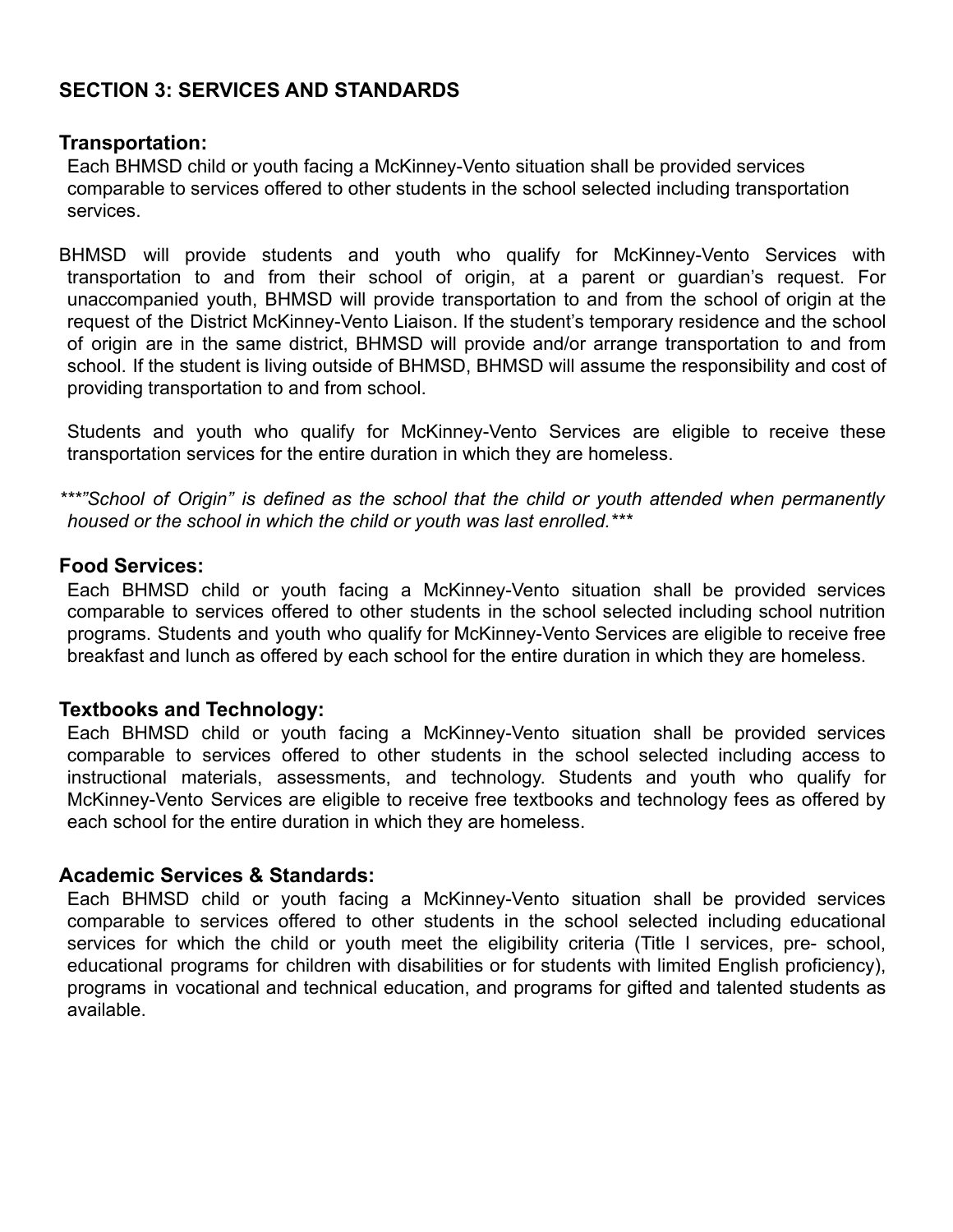## **SECTION 4: ENROLLMENT**

## **Enrollment Procedures:**

Any child or youth who claims to be homeless will be immediately enrolled in BHMSD even if they do not have required documents such as:

- $\vee$  school records
- $\vee$  medical records
- $\vee$  proof of residency
- $\checkmark$  Guardianship papers or other documents.

Enrolling schools must obtain school records from the previous school, and students must be enrolled in school while records are obtained.

The McKinney-Vento District Liaison will assist unaccompanied youth in choosing and enrolling in a school after considering the youth's wishes, informing the youth of their rights to transportation and assisting the youth in accessing transportation, and informing the youth of their right to appeal school or school district decisions. The McKinney-Vento District Liaison must ensure that unaccompanied youth are immediately enrolled in school pending resolution of disputes that may arise over school enrollment or placement.

Unaccompanied youth have the right to:

- Remain in their school of origin
- Transportation to and from the school of origin
- Immediately enroll in a new school serving the area in which they are currently living even if they don't have typically required documents (e.g. proof of guardianship)
- Equal access to programs and services such as gifted and talented education, special education, vocational education, and English Language Learner services.

BHMSD shall remove any /all barriers to the enrollment and retention of children and youth in homeless situations. Students in homeless situations shall be free from segregation, isolation, and stigmatization.

*\*\*\*The term "enroll" is defined as attending classes and participating fully in school activities.\*\*\**

*\*\*\*"School of Origin" is defined as the school that the child or youth attended when permanently housed or the school in which the child or youth was last enrolled.\*\*\**

## **Appeal and Dispute Processes:**

If a dispute arises over school selection or enrollment in a school, the child or youth shall be immediately admitted to the school in which enrollment is sought, pending resolution of the dispute. The child, youth parent, or guardian shall be referred to the McKinney-Vento District Level Team, who shall carry out the dispute resolution process as expeditiously as possible in accordance with the enrollment disputes section of the McKinney-Vento Act as follows.

- Work with the McKinney-Vento District and Building Level Liaisons to ensure that enrollment disputes are mediated in accordance with the enrollment disputes section of the McKinney-Vento Act as follows:
	- I. the child or youth shall be immediately admitted to the school in which enrollment is sought, pending resolution of the dispute;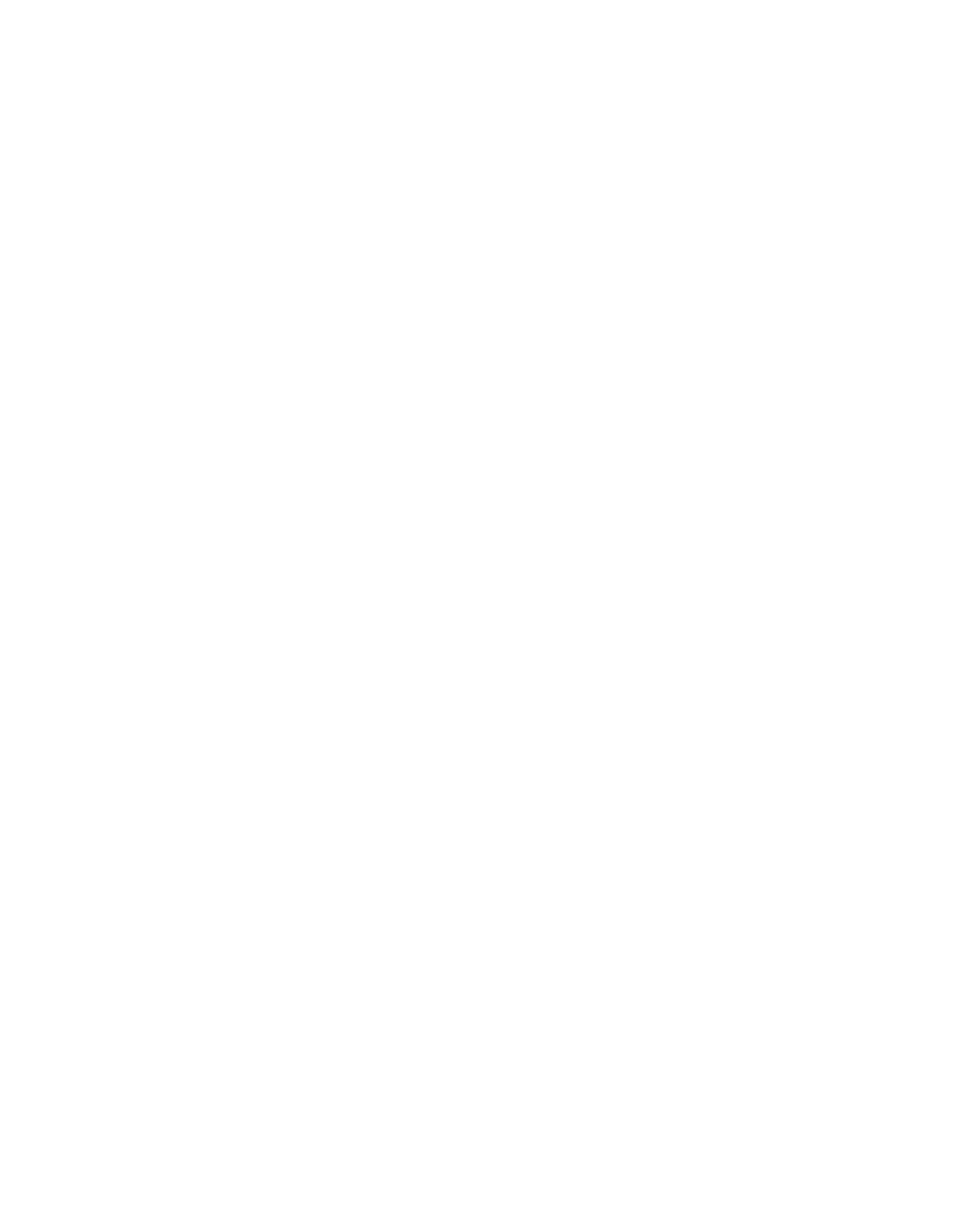- II. the parent or guardian of the child or youth shall be provided with a written explanation of the school's decision regarding school selection or enrollment, including the rights of the parent, guardian, or youth to appeal
- III. the child, youth, parent, or guardian shall be referred to the McKinney-Vento District Level Team, who shall carry out the Dispute resolution process as expeditiously as possible after receiving notice of the dispute; and
- IV. in the case of an unaccompanied youth, the McKinney-Vento District Liaison shall ensure that the youth is immediately enrolled in school pending resolution of the dispute.

*\*\*\*The McKinney-Vento District Level Team consists of McKinney-Vento District Liaison, Building Level Liaisons, Assistant Superintendent of Curriculum and Instruction, Assistant Superintendent of Finances and Human Resources, Director of Elementary Education, and Director of Secondary Education.\*\*\**

If a dispute arises over qualification for McKinney-Vento services, the child or youth shall receive all McKinney-Vento rights and services provided by BHMSD, pending resolution of the dispute. The child, youth parent, or guardian shall be referred to the McKinney-Vento District Level Team, who shall carry out the dispute resolution process as expeditiously as possible in accordance with the McKinney-Vento Act as follows.

- Work with the McKinney-Vento District and Building Level Liaisons to ensure that enrollment disputes are mediated in accordance with the enrollment disputes section of the McKinney-Vento Act as follows:
	- V. the child or youth shall receive all McKinney-Vento rights and services, pending resolution of the dispute;
	- VI. the parent or guardian of the child or youth shall be provided with a written explanation of the school's decision regarding school selection or enrollment, including the rights of the parent, guardian, or youth to appeal (Appendix B)
	- VII. the child, youth, parent, or guardian shall be referred to the McKinney-Vento District Level Team, who shall carry out the Dispute resolution process as expeditiously as possible after receiving notice of the dispute; and
	- VIII. in the case of an unaccompanied youth, the McKinney-Vento District Liaison shall ensure that the youth receives all McKinney-Vento rights and services pending resolution of the dispute.

# **SECTION 5: PROFESSIONAL DEVELOPMENT**

# **McKinney-Vento Professional Development Opportunities:**

Professional development for the McKinney-Vento Homeless Assistance Act will be provided to all staff members of BHMSD Schools via the following ways:

- Safe Schools Portal
- Quarterly McKinney-Vento District Level Team Meetings
- 1 Professional Development Meeting per semester at each school building
- School Board Presentations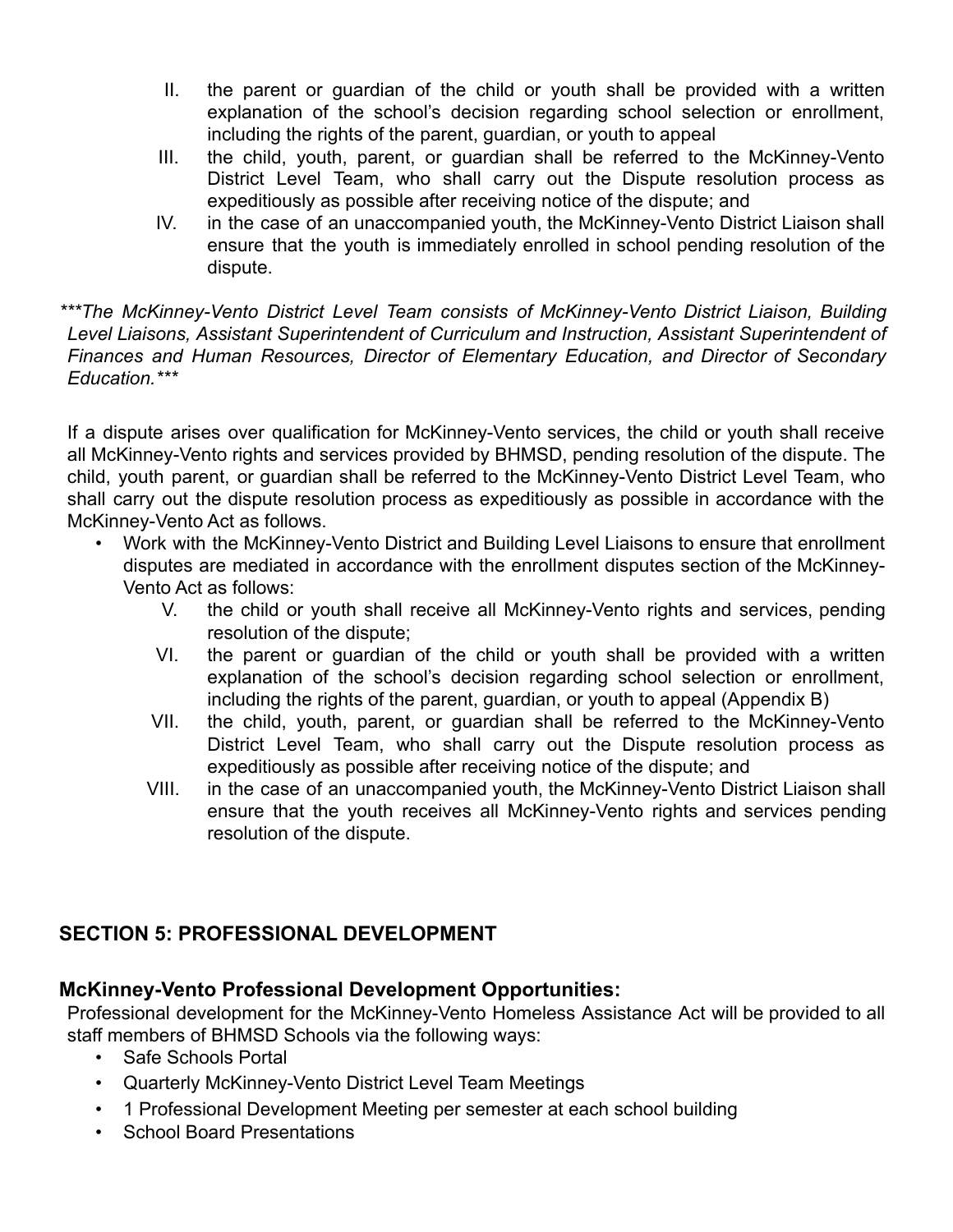## **District Website:**

The BHMSD website will include a page that will be used to communicate McKinney-Vento information with students, parents, staff, and community members. Information on the website will include:

- Contact information for the McKinney-Vento District Liaison
- Contact information for the McKinney-Vento Building Level Liaisons
- Notice of Rights for McKinney-Vento Families
- Dispute Resolution Documents
- Link to McKinney-Vento Resources

## **SECTION 6: EDUCATIONAL STAFFING AND SUPPORT**

## **McKinney-Vento District Liaison's Roles and Responsibilities:**

The Assistant Superintendent for BHMSD serves as the District McKinney-Vento Liaison and will:

- Ensure that procedures are established and followed across the school district and provide each child or youth who qualifies for McKinney-Vento Services with a free and appropriate education.
- Work collaboratively with transportation and food services personnel to coordinate appropriate services for any child or youth who qualifies for McKinney-Vento Services.
- Disseminate critical information concerning the rights of students in homeless situations to all schools.
- Post information regarding the availability of school programs and services for students facing homeless situations in local shelters, local hotels, the local post office building, city hall, local library, and local food banks.
- Maintain a McKinney-Vento District Liaison Log to document the McKinney-Vento process for each child and youth who qualifies for McKinney-Vento services.
- Plan and facilitate professional development regarding the McKinney-Vento Homeless Assistance Act to all staff responsible for identifying and working with students facing homeless situations.
- Work with building level staff and administration to facilitate success of the McKinney-Vento program and each student facing a homeless situation.
- Meet with community agencies and volunteers to share resources and information and to evaluate impact of services.
- Monitor all district data collection and reporting requirements on each child and youth who qualifies for McKinney-Vento services.
- Attend state level professional development opportunities.

#### **McKinney-Vento District Liaison:**

- Name: Mrs. Julie Meitzler
- [Email:](mailto:mstory@bgcs.k12.in.us) jmeitzler@bhmsd.org
- Phone: 260-824-2620

## **McKinney-Vento Building Level Liaison's Roles and Responsibilities:**

Each school in BHMSD will identify one staff member (social worker, counselor, administrator, etc.) who will serve as a representation on the McKinney- Vento District Level Team and will: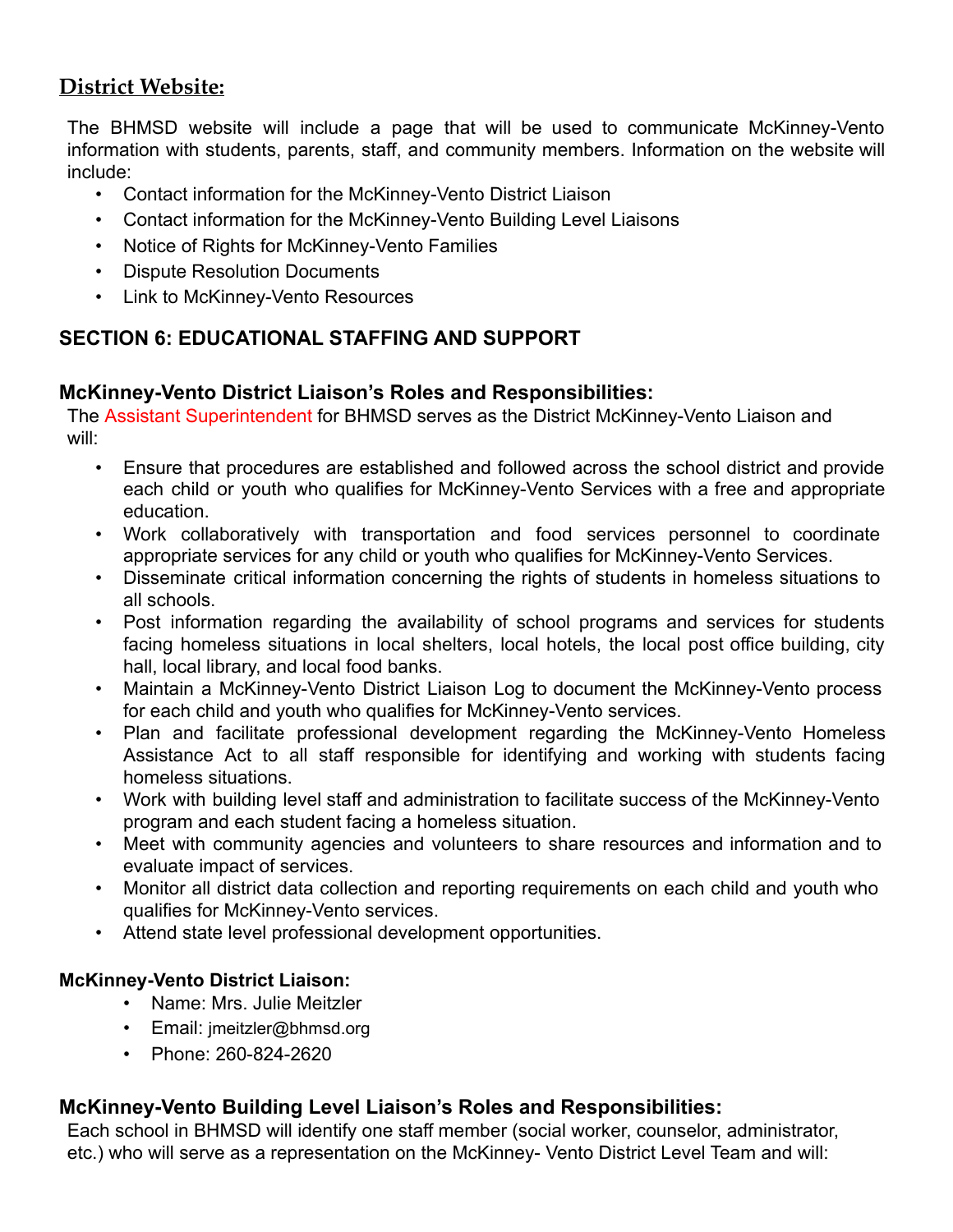- Identify students that may be facing homeless situations.
- Monitor school attendance.
- Facilitate training at the building level.
- Ensure that building level procedures are established and followed to provide each child and youth who qualifies for McKinney-Vento services with a free and appropriate education.
- Post public notice of the educational rights of students in homeless situations at the school.
- Make sure parents feel welcome and set the tone for further parental involvement.
- Establish a trusting relationship with students and parents.

#### **Building Level McKinney-Vento Liaisons for each school are as follows:**

School Name [& Address:](mailto:aparker@bgcs.k12.in.us) Bluffton-Harrison Elementary School, 1100 East Spring Street, Bluffton IN 46714 Liaison Name: Mrs. Ashley Kilgore Email: akilgore@bhmsd.org Phone number: 260-824-0333

School Name [& Address:](mailto:aparker@bgcs.k12.in.us) Bluffton-Harrison Middle School, 1500 Stogdill Road, Bluffton, IN 46714 Liaison Name: Mrs. Stephanie White Email: swhite@bhmsd.org Phone number: 260-824-3536

School Name [& Address:](mailto:aparker@bgcs.k12.in.us) Bluffton High School, 1 Tiger Trail, Bluffton, IN 46714 Liaison Name: Mrs. Jodi Leas Email: jleas@bhmsd.org Phone number: 260-824-3724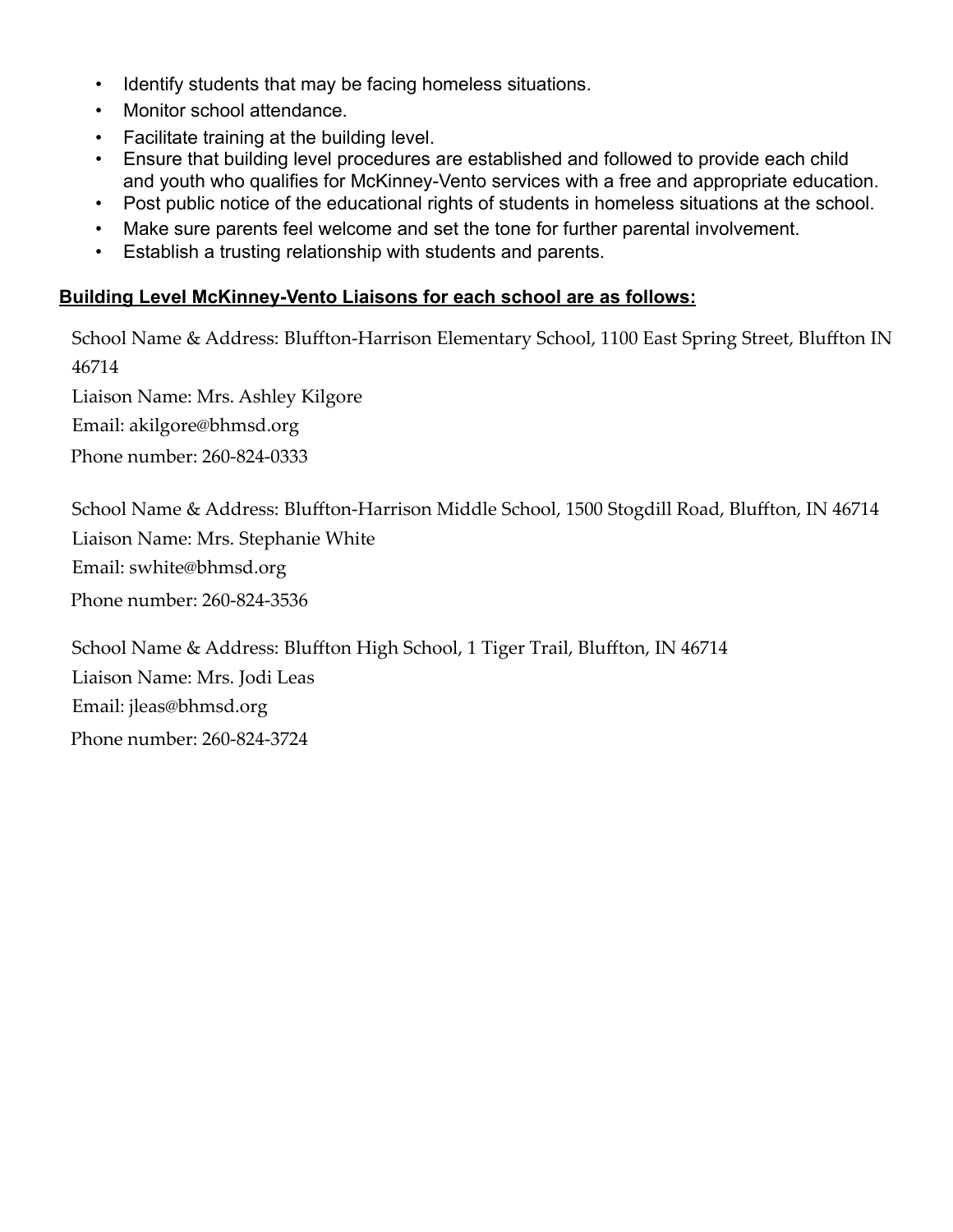## **APPENDIX A**

# **McKinney-Vento Act Residency & Educational Rights Information**

#### **(Questionnaire must be completed for each student)**

In Indiana over 29,000 children experience homelessness each year. The McKinney-Vento Homeless Assistance Act was created with the goal of ensuring the enrollment, attendance, and success of homeless children and youth in school.

The McKinney-Vento Act provides certain rights for homeless students. This includes waiving certain requirements such as proof of residency when students are enrolling and allowing eligibility for certain services, such as free textbooks.

When families and students find themselves in transition due to their housing situation, it is important that they know their rights regarding education. If students meet the requirements as stated in the McKinney- Vento Act (42 U.S.C11431) (TitleVII, Subtitle B), their rights are as follows:

- $\checkmark$  Students may attend their school of origin or the school where they are temporarily residing.
- $\checkmark$  Students must be provided a written statement of their rights when they enroll and at least two additional times per year.
- $\checkmark$  Students may enroll without school, medical or similar records.
- $\checkmark$  Students have a right to transportation to school.
- $\checkmark$  Students must be provided a statement explaining why they are denied enrollment or any other services.
- $\checkmark$  Students must receive services, such as transportation, while disputes are being settled.
- ✔ Students are automatically eligible for Title I services. *Educational services for which the homeless student* meets eligibility criteria including services provided under Title 1 of the Elementary and Secondary Education Act or similar State or *local programs, educational programs for students with limited English proficiency.*

According to the U.S. Department of Education, people living in the following situations are considered homeless:

- $\triangleright$  Doubled up with family or friends due to loss of housing or economic hardship
- $\vee$  Living in motels and hotels for lack of other suitable housing
- $\vee$  Runaway and displaced children and youth– Unaccompanied Youth
- $\vee$  Homes for unwed or expectant mothers for lack of a place to live
- $\vee$  Homeless and domestic violence shelters
- $\sqrt{\phantom{a}}$  Transitional housing programs
- $\vee$  The streets
- $\boldsymbol{\nu}$  Abandoned buildings
- $\vee$  Public places not meant for housing
- $\vee$  Cars, trailers(does not include mobile homes intended for permanent housing), and campgrounds
- $\vee$  Migratory children staying in housing not fit for habitation

Please complete the form on the reverse side of this document and return to your school office. Questions may be directed to your Principal, Social Worker/School Counselor, or: School Corporation Liaison contact information.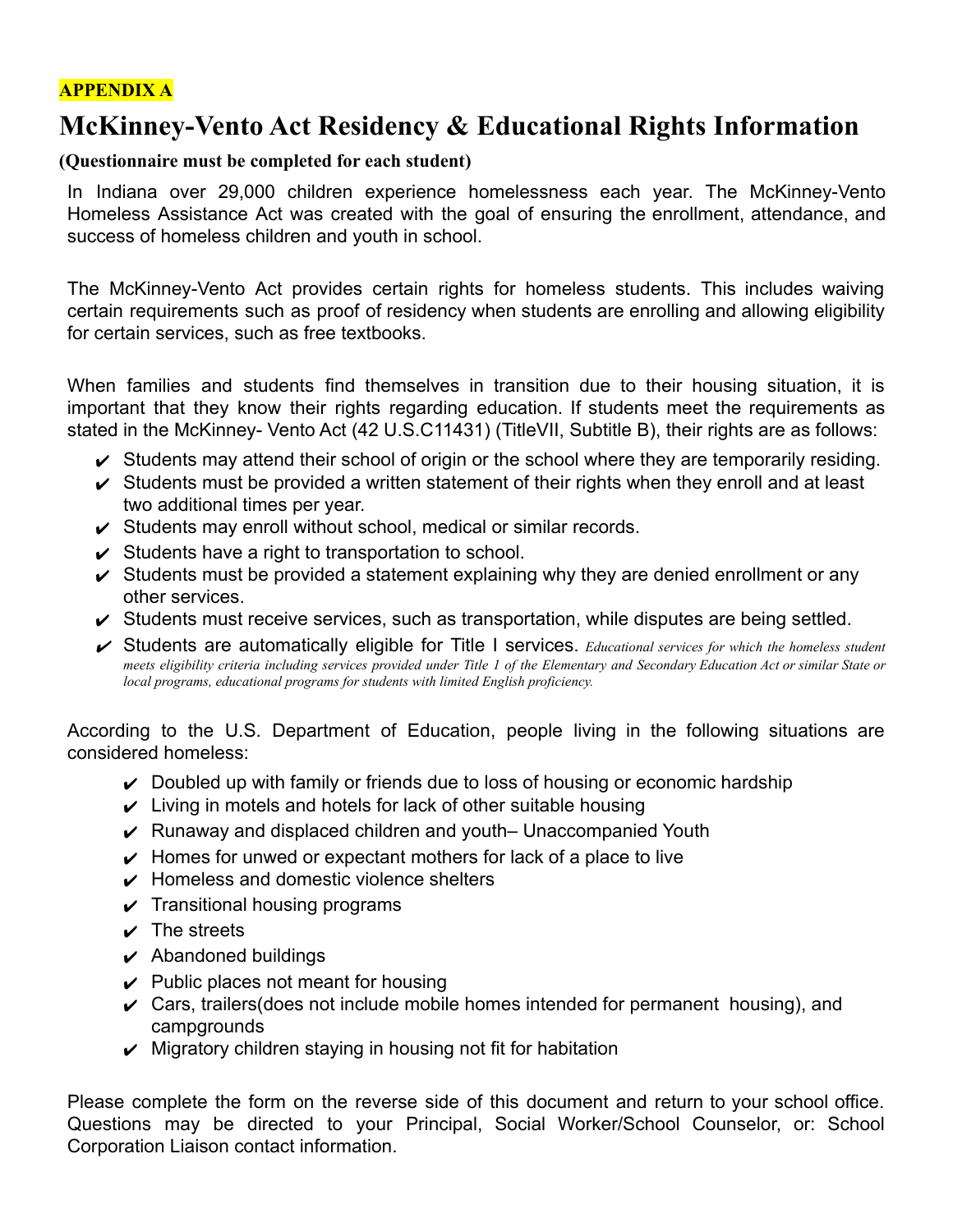#### **Indiana Education for Homeless Children & Youth (INEHCY) McKinney-Vento Homeless Education Program**

Beginning in 2021-2022, BHMSD will utilize the form provided by the IDOE. This form will be part of the annual registration process for all students. Our online registration process will be updated to include this form recommended by IDOE.

file:///Users/jmeitzler/Google%20Drive/Desktop/inehcy-enrollment-form.pdf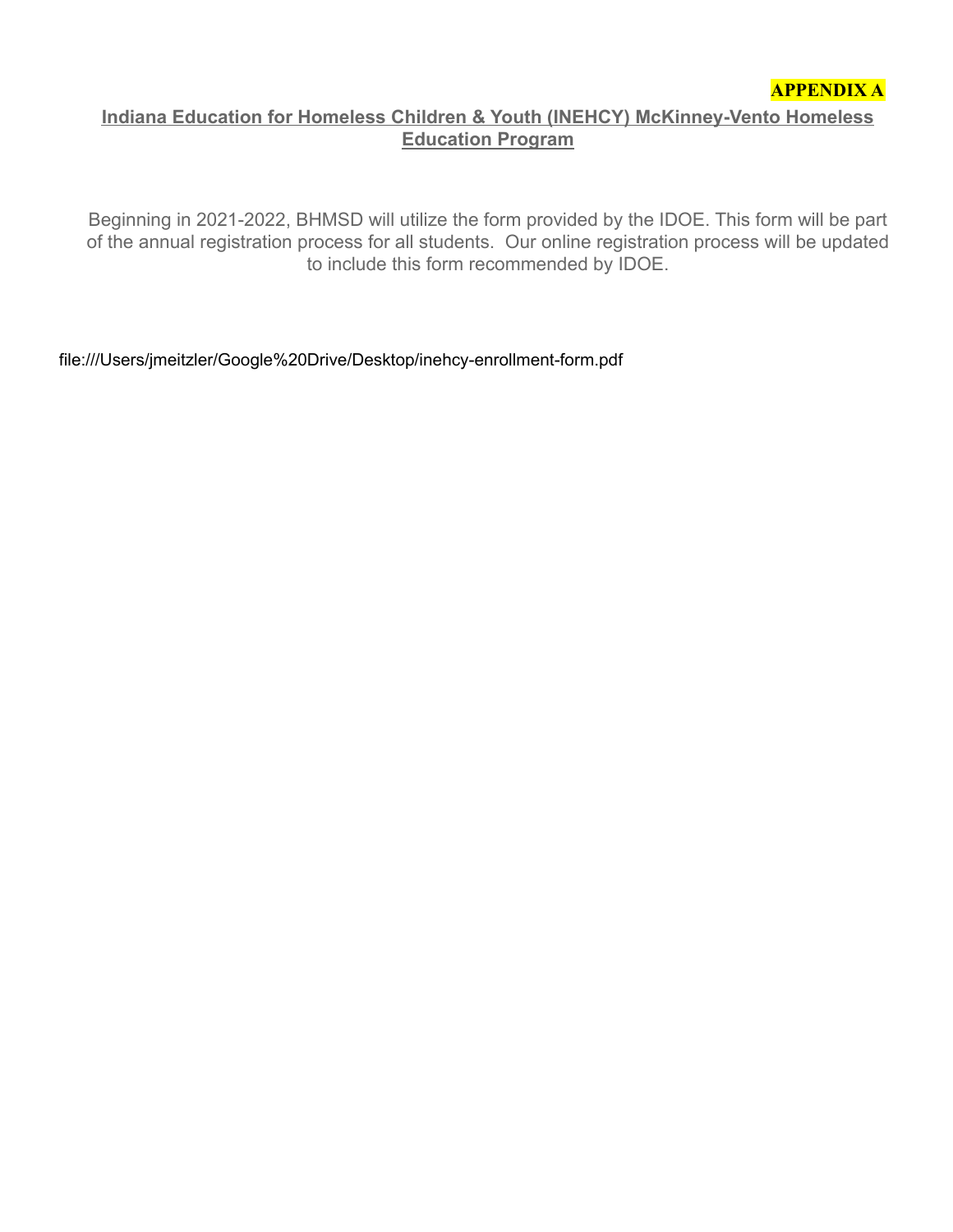## **APPENDIX B**

#### **NOTICE OF RIGHT TO APPEAL**

#### Dear Parent:

Be advised that you have the right to appeal the decisions made by BHMSD regarding your student's eligibility and enrollment under Title X, Part C of the McKinney-Vento Homeless Assistance Act. Students involved in a McKinney-Vento dispute process have the right to enroll immediately in the school of choice pending resolution of the dispute. Immediate enrollment includes full participation in all school activities.

As the district's McKinney-Vento Homeless Education Liaison designee, notification should be made to BHMSD's McKinney-Vento Liaison in writing within 10 business days of receipt of this letter if you want to appeal the district's decision outlined above.

Below you will find an appeal form that you can use for this notification. If we cannot reach a resolution at the district-level; As required by Indiana Code 20-26-11-15, the Indiana State Board of Education will hear all appeals on an order expelling a child under IC 20-8.1- 5.1-11 (legal settlement), in addition to all disputes on (A) legal settlement; (B) right to transfer; (C) right to attend school in any school corporation; (D) amount of transfer tuition; and (E) any under matter arising under IC 20-26-11-15 (Transfers and Transfer Tuition).

- A. The party requesting an appeal or resolution of a dispute by the State Board of Education will submit a request in writing to the State Board Liaison at the Indiana Department of Education. State Board Appeal Memo.pdf
- B. The Board shall hold a hearing on the timely written application of the interested party.
- C. The Board shall make its determination under the following procedure:
	- A hearing shall be held on each matter presented.
	- Each interested party, including (where appropriate) the parents, student, transferor corporation, transferee corporation, or the state, shall be given at least ten (10) days' notice of the hearing by certified mail or personal delivery. The date of giving the notice is the date of mailing or delivery.
	- Any interested party may appear at the hearing in person or by counsel, present evidence, cross-examine witnesses, and present in writing or orally summary statements of position, and a written or recorded transcript of the hearing shall be made.
	- The hearing may be held by the Indiana State Board of Education or by a hearing examiner appointed by it who must be a state employee. The hearing, at the option of the State Board of Education or hearing examiner, may be held at any place in Indiana.